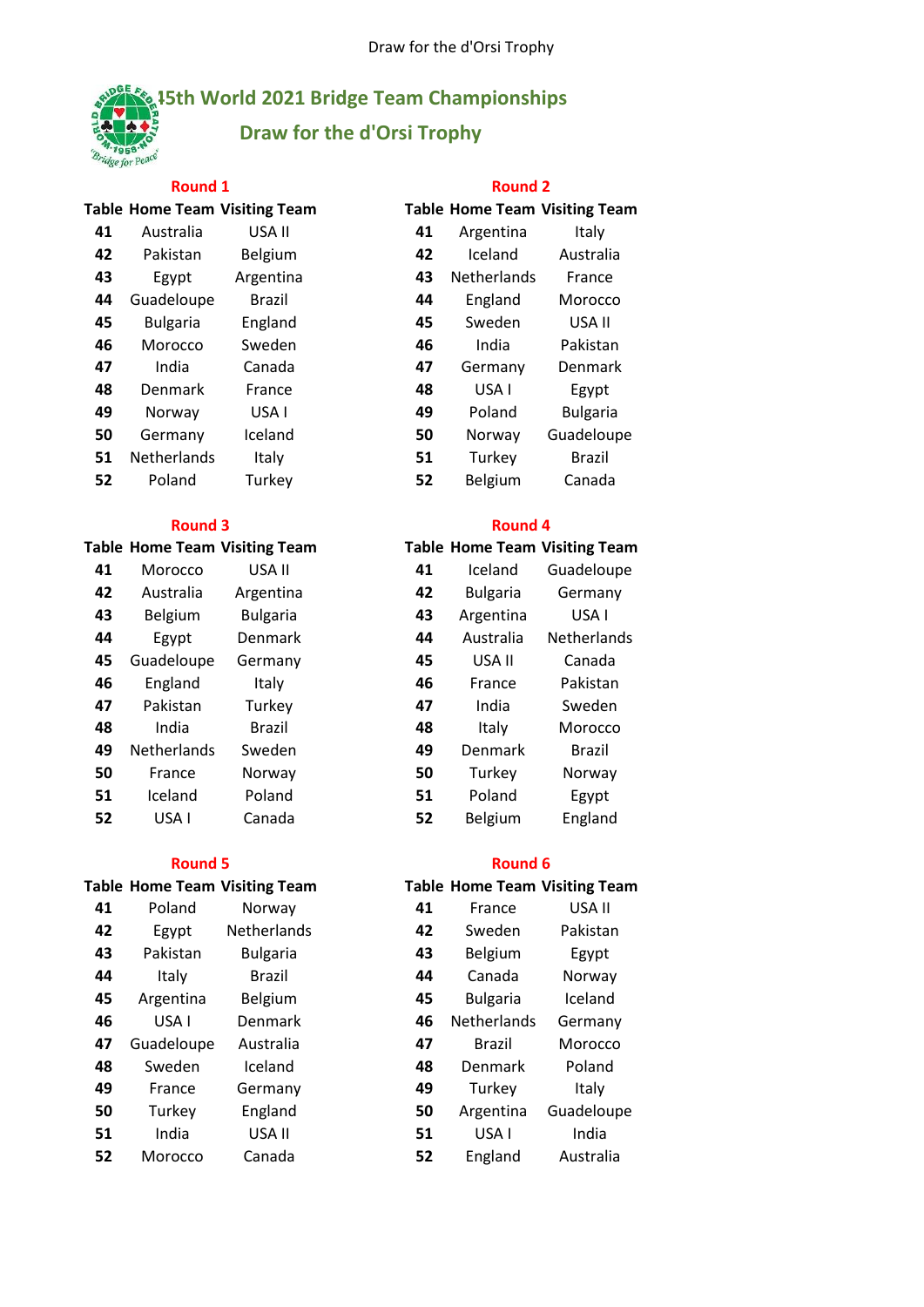### Draw for the d'Orsi Trophy

|    |                 | <b>Table Home Team Visiting Team</b> |    |                    | <b>Table Home Team Visiting Team</b> |
|----|-----------------|--------------------------------------|----|--------------------|--------------------------------------|
| 41 | Guadeloupe      | USA I                                | 41 | <b>Bulgaria</b>    | <b>Brazil</b>                        |
| 42 | <b>Brazil</b>   | Germany                              | 42 | Norway             | Iceland                              |
| 43 | Pakistan        | England                              | 43 | Turkey             | Egypt                                |
| 44 | Morocco         | Norway                               | 44 | Denmark            | Guadeloupe                           |
| 45 | USA II          | Argentina                            | 45 | Poland             | France                               |
| 46 | <b>Denmark</b>  | Turkey                               | 46 | USA II             | Pakistan                             |
| 47 | Poland          | <b>Netherlands</b>                   | 47 | <b>Netherlands</b> | Belgium                              |
| 48 | Belgium         | Iceland                              | 48 | India              | Australia                            |
| 49 | France          | Canada                               | 49 | Germany            | Morocco                              |
| 50 | Sweden          | Australia                            | 50 | England            | Argentina                            |
| 51 | <b>Bulgaria</b> | Italy                                | 51 | Sweden             | Canada                               |
| 52 | Egypt           | India                                | 52 | Italy              | USA I                                |

# Morocco Iceland **41** Netherlands Guadeloupe 42 Belgium India

| 43 | England            | <b>Brazil</b>   | 43 | Belgium         | Sweden           |
|----|--------------------|-----------------|----|-----------------|------------------|
| 44 | Sweden             | Norway          | 44 | USA II          | Norway           |
| 45 | Canada             | <b>Denmark</b>  | 45 | India           | Turkey           |
| 46 | Guadeloupe         | Poland          | 46 | Iceland         | Argentina        |
| 47 | Egypt              | France          | 47 | France          | USA <sub>I</sub> |
| 48 | Germany            | Australia       | 48 | England         | Germany          |
| 49 | <b>Netherlands</b> | <b>Bulgaria</b> | 49 | Canada          | Pakistan         |
| 50 | USA II             | USA I           | 50 | Italy           | Denmark          |
| 51 | Pakistan           | Italy           | 51 | <b>Bulgaria</b> | Egypt            |
| 52 | Turkey             | Argentina       | 52 | Australia       | Morocco          |
|    |                    |                 |    |                 |                  |

|    |                 | <b>Table Home Team Visiting Team</b> |    | <b>Table Home Team Visiting Tea</b> |                 |
|----|-----------------|--------------------------------------|----|-------------------------------------|-----------------|
| 41 | Turkey          | France                               | 41 | Canada                              | Iceland         |
| 42 | Egypt           | Sweden                               | 42 | England                             | Egypt           |
| 43 | Pakistan        | Brazil                               | 43 | Turkey                              | USA II          |
| 44 | Italy           | Germany                              | 44 | Sweden                              | Poland          |
| 45 | Norway          | Netherlands                          | 45 | India                               | Guadeloup       |
| 46 | India           | England                              | 46 | Norway                              | Pakistan        |
| 47 | Guadeloupe      | <b>Belgium</b>                       | 47 | France                              | <b>Bulgaria</b> |
| 48 | Morocco         | Argentina                            | 48 | USA I                               | Morocco         |
| 49 | Canada          | Poland                               | 49 | Brazil                              | Netherland      |
| 50 | <b>Bulgaria</b> | <b>Denmark</b>                       | 50 | Germany                             | Belgium         |
| 51 | Australia       | USA I                                | 51 | Argentina                           | Denmark         |
| 52 | USA II          | Iceland                              | 52 | Italy                               | Australia       |
|    |                 |                                      |    |                                     |                 |

### **Round 7 Round 8**

|    |                    | <b>Fable Home Team Visiting Team</b> |
|----|--------------------|--------------------------------------|
| 41 | <b>Bulgaria</b>    | Brazil                               |
| 42 | Norwav             | Iceland                              |
| 43 | Turkey             | Egypt                                |
| 44 | Denmark            | Guadeloupe                           |
| 45 | Poland             | France                               |
| 46 | USA II             | Pakistan                             |
| 47 | <b>Netherlands</b> | Belgium                              |
| 48 | India              | Australia                            |
| 49 | Germany            | Morocco                              |
| 50 | England            | Argentina                            |
| 51 | Sweden             | Canada                               |
| 52 | Italv              | USA I                                |
|    |                    |                                      |

### **Round 9 Round 10**

# **Table Home Team Visiting Team Table Home Team Visiting Team**

| 41 | ivetheriands    | Guadeloupe |
|----|-----------------|------------|
| 42 | Brazil          | Poland     |
| 43 | Belgium         | Sweden     |
| 44 | USA II          | Norway     |
| 45 | India           | Turkey     |
| 46 | Iceland         | Argentina  |
| 47 | France          | USA I      |
| 48 | England         | Germany    |
| 49 | Canada          | Pakistan   |
| 50 | Italy           | Denmark    |
| 51 | <b>Bulgaria</b> | Egypt      |
| 52 | Australia       | Morocco    |

# **Table Home Team Visiting Team Table Home Team Visiting Team** 42 England Egypt 44 Sweden Poland India Guadeloupe France Bulgaria 49 Brazil Netherlands Germany Belgium Argentina Denmark **Round 11 Round 12**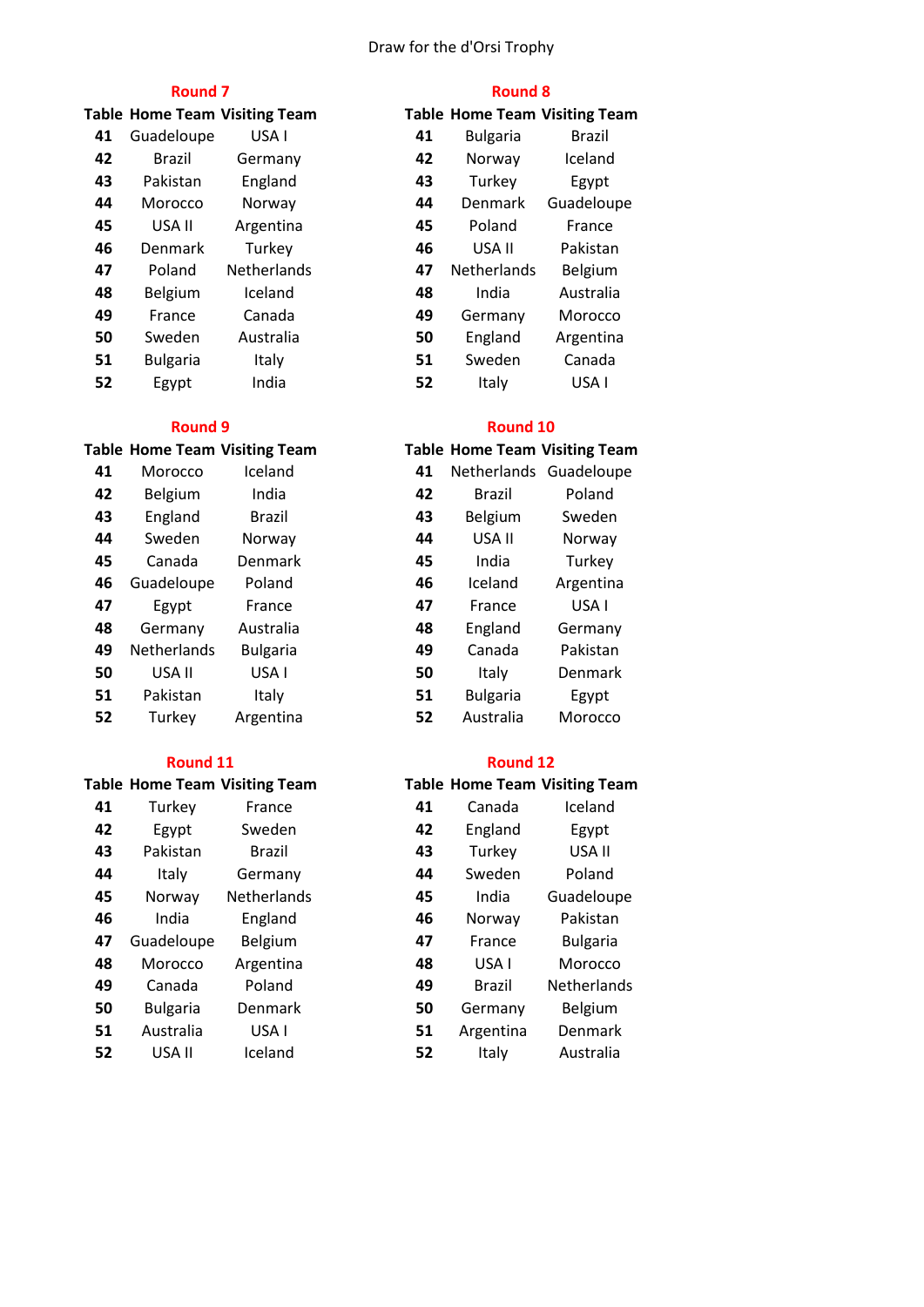### Draw for the d'Orsi Trophy

|    |                 | <b>Table Home Team Visiting Team</b> |    |                 | <b>Table Home Team Visiting Team</b> |
|----|-----------------|--------------------------------------|----|-----------------|--------------------------------------|
| 41 | France          | Italy                                | 41 | Denmark         | <b>Netherlands</b>                   |
| 42 | <b>Bulgaria</b> | Sweden                               | 42 | Italy           | Egypt                                |
| 43 | Iceland         | India                                | 43 | France          | Guadeloupe                           |
| 44 | Morocco         | Denmark                              | 44 | Iceland         | Pakistan                             |
| 45 | England         | Netherlands                          | 45 | Sweden          | England                              |
| 46 | Norway          | Belgium                              | 46 | Australia       | Turkey                               |
| 47 | Canada          | Argentina                            | 47 | Germany         | India                                |
| 48 | <b>Brazil</b>   | Australia                            | 48 | Norway          | Argentina                            |
| 49 | Guadeloupe      | Turkey                               | 49 | Brazil          | USA <sub>I</sub>                     |
| 50 | USA I           | Poland                               | 50 | Poland          | Morocco                              |
| 51 | Pakistan        | Germany                              | 51 | USA II          | Belgium                              |
| 52 | Egypt           | USA II                               | 52 | <b>Bulgaria</b> | Canada                               |

| <b>Round 15</b> |                                      |                 |    | <b>Round 16</b>                      |                 |
|-----------------|--------------------------------------|-----------------|----|--------------------------------------|-----------------|
|                 | <b>Table Home Team Visiting Team</b> |                 |    | <b>Table Home Team Visiting Tean</b> |                 |
| 41              | England                              | USA II          | 41 | Iceland                              | Denmark         |
| 42              | Germany                              | USA I           | 42 | Germany                              | Poland          |
| 43              | Italy                                | India           | 43 | Brazil                               | Egypt           |
| 44              | Egypt                                | Canada          | 44 | Argentina                            | Pakistan        |
| 45              | Poland                               | Belgium         | 45 | <b>Netherlands</b>                   | India           |
| 46              | Norway                               | Denmark         | 46 | Belgium                              | Morocco         |
| 47              | Guadeloupe                           | <b>Bulgaria</b> | 47 | Sweden                               | Guadeloupe      |
| 48              | Pakistan                             | Australia       | 48 | USA II                               | Italy           |
| 49              | Argentina                            | France          | 49 | USA I                                | <b>Bulgaria</b> |
| 50              | Morocco                              | Netherlands     | 50 | England                              | Norway          |
| 51              | Iceland                              | Turkey          | 51 | Australia                            | France          |
| 52              | Sweden                               | <b>Brazil</b>   | 52 | Canada                               | Turkey          |

|    |            | Table Home Team Visiting Team |    |           | Table Home Team Visiting Tean |
|----|------------|-------------------------------|----|-----------|-------------------------------|
| 41 | Morocco    | India                         | 41 | USA II    | Guadeloupe                    |
| 42 | Argentina  | <b>Bulgaria</b>               | 42 | Denmark   | Pakistan                      |
| 43 | Italy      | Canada                        | 43 | Canada    | Brazil                        |
| 44 | Belgium    | Turkey                        | 44 | Germany   | Egypt                         |
| 45 | Brazil     | France                        | 45 | Norway    | <b>Bulgaria</b>               |
| 46 | Guadeloupe | England                       | 46 | Argentina | Netherlands                   |
| 47 | Denmark    | Sweden                        | 47 | India     | France                        |
| 48 | Egypt      | Norway                        | 48 | USA I     | Sweden                        |
| 49 | USA II     | Germany                       | 49 | Australia | Belgium                       |
| 50 | Pakistan   | USA I                         | 50 | Poland    | England                       |
| 51 | Australia  | Poland                        | 51 | Italy     | Iceland                       |
| 52 | Iceland    | Netherlands                   | 52 | Turkey    | Morocco                       |

|    | <b>Round 13</b> |                              |    | <b>Round 14</b> |                                      |  |
|----|-----------------|------------------------------|----|-----------------|--------------------------------------|--|
|    |                 | able Home Team Visiting Team |    |                 | <b>Table Home Team Visiting Team</b> |  |
| 41 | France          | Italy                        | 41 | Denmark         | Netherlands                          |  |
| 42 | <b>Bulgaria</b> | Sweden                       | 42 | Italy           | Egypt                                |  |
| 43 | Iceland         | India                        | 43 | France          | Guadeloupe                           |  |
| 44 | Morocco         | Denmark                      | 44 | Iceland         | Pakistan                             |  |
| 45 | England         | <b>Netherlands</b>           | 45 | Sweden          | England                              |  |
| 46 | Norway          | Belgium                      | 46 | Australia       | Turkey                               |  |
| 47 | Canada          | Argentina                    | 47 | Germany         | India                                |  |
| 48 | <b>Brazil</b>   | Australia                    | 48 | Norway          | Argentina                            |  |
| 49 | Guadeloupe      | Turkey                       | 49 | <b>Brazil</b>   | USA I                                |  |
| 50 | USA I           | Poland                       | 50 | Poland          | Morocco                              |  |
| 51 | Pakistan        | Germany                      | 51 | USA II          | Belgium                              |  |
| 52 | Egypt           | USA II                       | 52 | <b>Bulgaria</b> | Canada                               |  |
|    |                 |                              |    |                 |                                      |  |

### **Table Home Team Visiting Team**

| 41 | Iceland       | Denmark         |
|----|---------------|-----------------|
| 42 | Germany       | Poland          |
| 43 | <b>Brazil</b> | Egypt           |
| 44 | Argentina     | Pakistan        |
| 45 | Netherlands   | India           |
| 46 | Belgium       | Morocco         |
| 47 | Sweden        | Guadeloupe      |
| 48 | USA II        | Italy           |
| 49 | USA I         | <b>Bulgaria</b> |
| 50 | England       | Norway          |
| 51 | Australia     | France          |
| 52 | Canada        | Turkey          |

| <b>Round 17</b> |                |                                      |    | <b>Round 18</b> |                                      |  |  |
|-----------------|----------------|--------------------------------------|----|-----------------|--------------------------------------|--|--|
|                 |                | <b>Table Home Team Visiting Team</b> |    |                 | <b>Table Home Team Visiting Team</b> |  |  |
| 41              | Morocco        | India                                | 41 | USA II          | Guadeloupe                           |  |  |
| 42              | Argentina      | <b>Bulgaria</b>                      | 42 | Denmark         | Pakistan                             |  |  |
| 43              | Italy          | Canada                               | 43 | Canada          | <b>Brazil</b>                        |  |  |
| 44              | Belgium        | Turkey                               | 44 | Germany         | Egypt                                |  |  |
| 45              | Brazil         | France                               | 45 | Norway          | <b>Bulgaria</b>                      |  |  |
| 46              | Guadeloupe     | England                              | 46 | Argentina       | Netherlands                          |  |  |
| 47              | <b>Denmark</b> | Sweden                               | 47 | India           | France                               |  |  |
| 48              | Egypt          | Norway                               | 48 | USA I           | Sweden                               |  |  |
| 49              | USA II         | Germany                              | 49 | Australia       | Belgium                              |  |  |
| 50              | Pakistan       | USA I                                | 50 | Poland          | England                              |  |  |
| 51              | Australia      | Poland                               | 51 | Italy           | Iceland                              |  |  |
| 52              | Iceland        | <b>Netherlands</b>                   | 52 | Turkey          | Morocco                              |  |  |
|                 |                |                                      |    |                 |                                      |  |  |